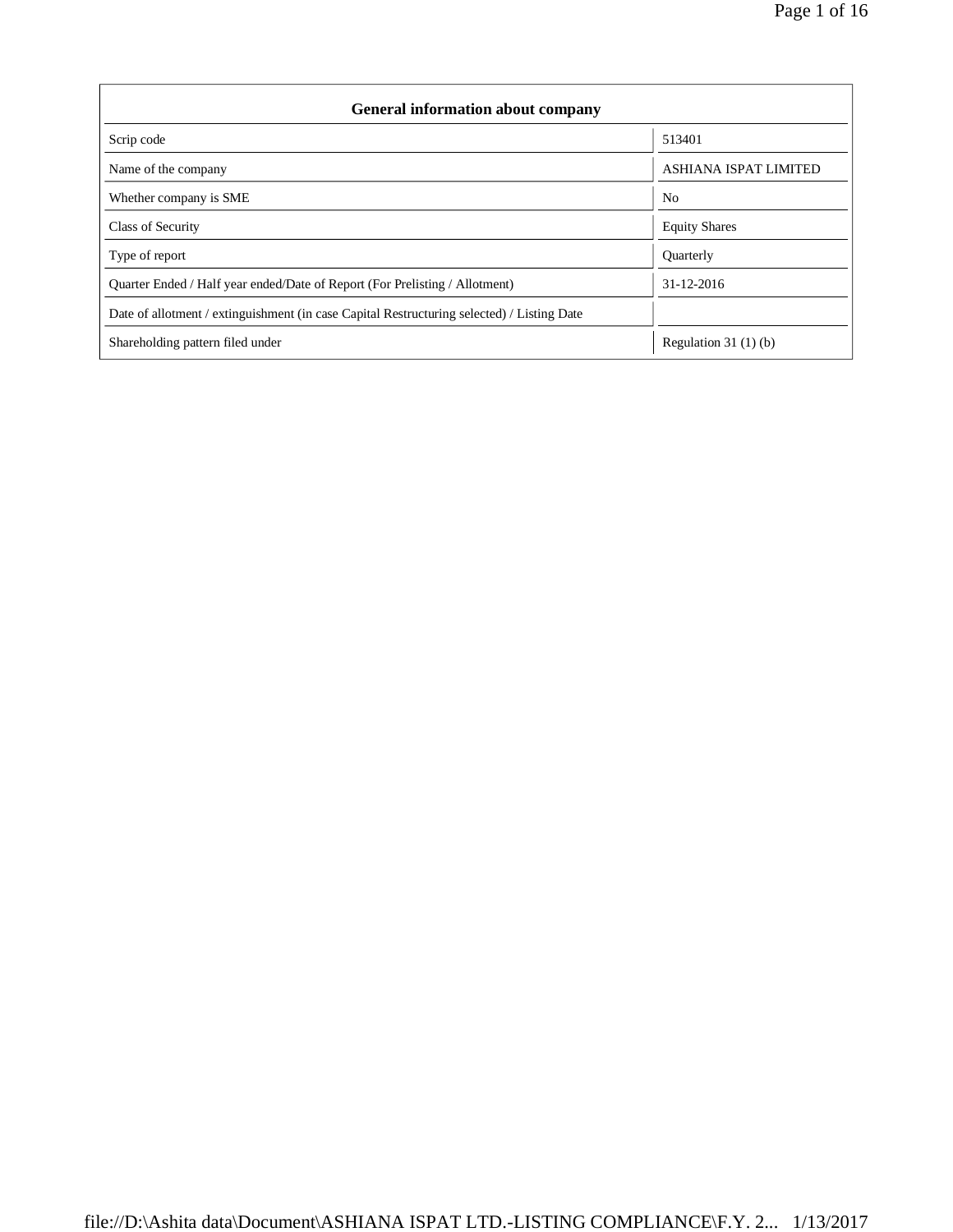| Sr. No. | Particular                                                                             | Yes/No         |
|---------|----------------------------------------------------------------------------------------|----------------|
|         | Whether the Listed Entity has issued any partly paid up shares?                        | N <sub>0</sub> |
|         | Whether the Listed Entity has issued any Convertible Securities?                       | No             |
|         | Whether the Listed Entity has issued any Warrants?                                     | N <sub>0</sub> |
|         | Whether the Listed Entity has any shares against which depository receipts are issued? | No             |
|         | Whether the Listed Entity has any shares in locked-in?                                 | No             |
| 6       | Whether any shares held by promoters are pledge or otherwise encumbered?               | No             |
|         | Whether company has equity shares with differential voting rights?                     | N <sub>0</sub> |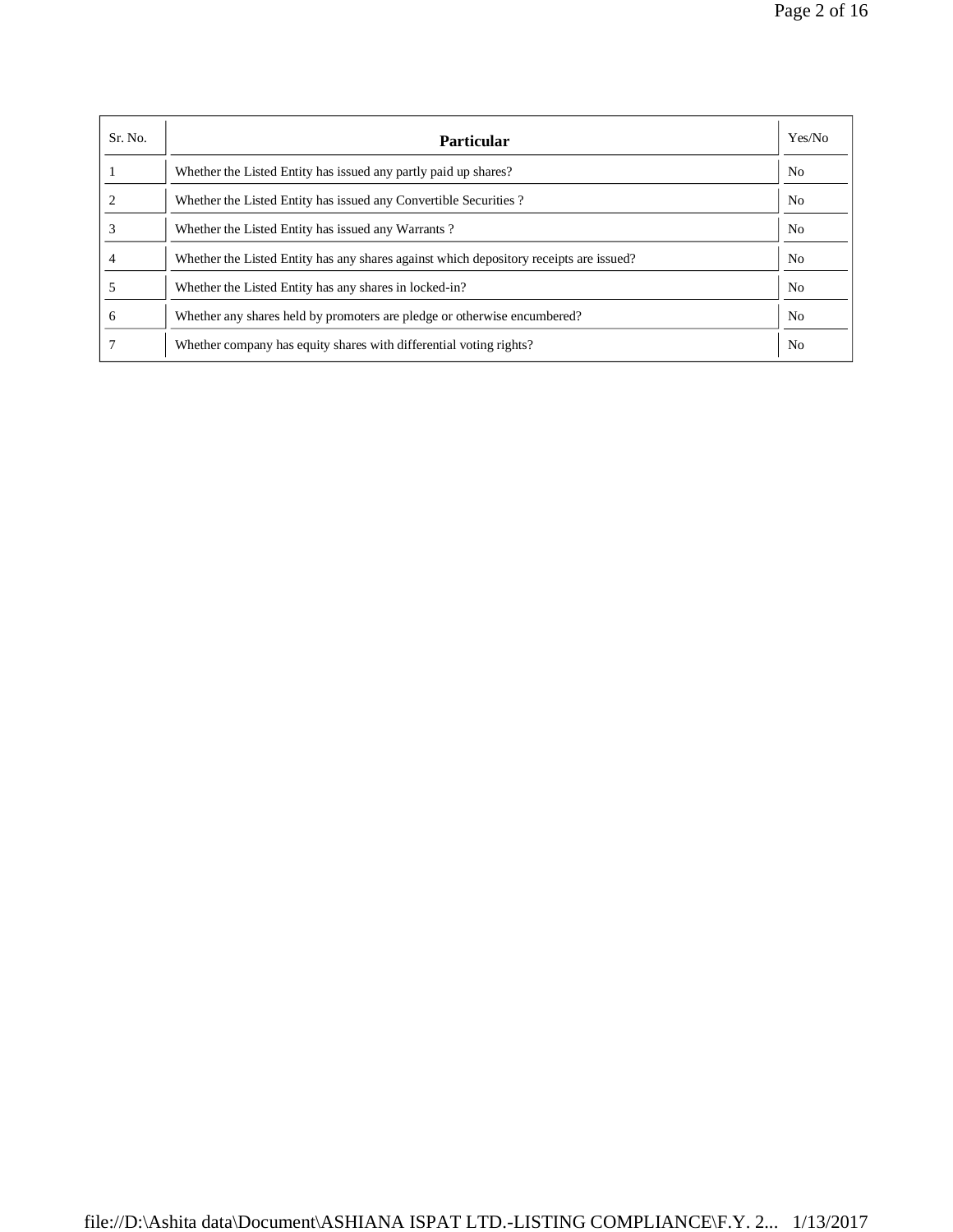| Table I - Summary Statement holding of specified securities |                                                |                         |                        |                                 |                                                                  |                                                                             |                                                                                                                               |                                                                  |               |         |                                   |  |
|-------------------------------------------------------------|------------------------------------------------|-------------------------|------------------------|---------------------------------|------------------------------------------------------------------|-----------------------------------------------------------------------------|-------------------------------------------------------------------------------------------------------------------------------|------------------------------------------------------------------|---------------|---------|-----------------------------------|--|
|                                                             |                                                |                         | No. of<br>fully        | No.<br>Of<br>Partly             | No. Of<br>shares<br>underlying<br>Depository<br>Receipts<br>(VI) | Total<br>nos.<br>shares<br>held<br>$(VII) =$<br>$(IV) +$<br>$(V)$ +<br>(VI) | Shareholding<br>as a % of<br>total no. of<br>shares<br>(calculated as<br>per SCRR,<br>1957) (VIII)<br>As a % of<br>$(A+B+C2)$ | Number of Voting Rights held in each<br>class of securities (IX) |               |         |                                   |  |
| Category<br>(I)                                             | Category<br>of<br>shareholder                  | Nos. Of<br>shareholders | paid up<br>equity      | paid-<br>up                     |                                                                  |                                                                             |                                                                                                                               | No of Voting (XIV) Rights                                        |               |         |                                   |  |
|                                                             | (II)                                           | (III)                   | shares<br>held<br>(IV) | equity<br>shares<br>held<br>(V) |                                                                  |                                                                             |                                                                                                                               | Class<br>eg: X                                                   | Class<br>eg:y | Total   | Total as a<br>$%$ of<br>$(A+B+C)$ |  |
| (A)                                                         | Promoter<br>&<br>Promoter<br>Group             | 6                       | 1632500                |                                 |                                                                  | 1632500                                                                     | 36.56                                                                                                                         | 1632500                                                          |               | 1632500 | 36.56                             |  |
| (B)                                                         | Public                                         | 10859                   | 2832300                |                                 |                                                                  | 2832300                                                                     | 63.44                                                                                                                         | 2832300                                                          |               | 2832300 | 63.44                             |  |
| (C)                                                         | Non<br>Promoter-<br>Non Public                 |                         |                        |                                 |                                                                  |                                                                             |                                                                                                                               |                                                                  |               |         |                                   |  |
| (C1)                                                        | <b>Shares</b><br>underlying<br><b>DRs</b>      |                         |                        |                                 |                                                                  |                                                                             |                                                                                                                               |                                                                  |               |         |                                   |  |
| (C2)                                                        | Shares held<br>by<br>Employee<br><b>Trusts</b> |                         |                        |                                 |                                                                  |                                                                             |                                                                                                                               |                                                                  |               |         |                                   |  |
|                                                             | Total                                          | 10865                   | 4464800                |                                 |                                                                  | 4464800                                                                     | 100                                                                                                                           | 4464800                                                          |               | 4464800 | 100                               |  |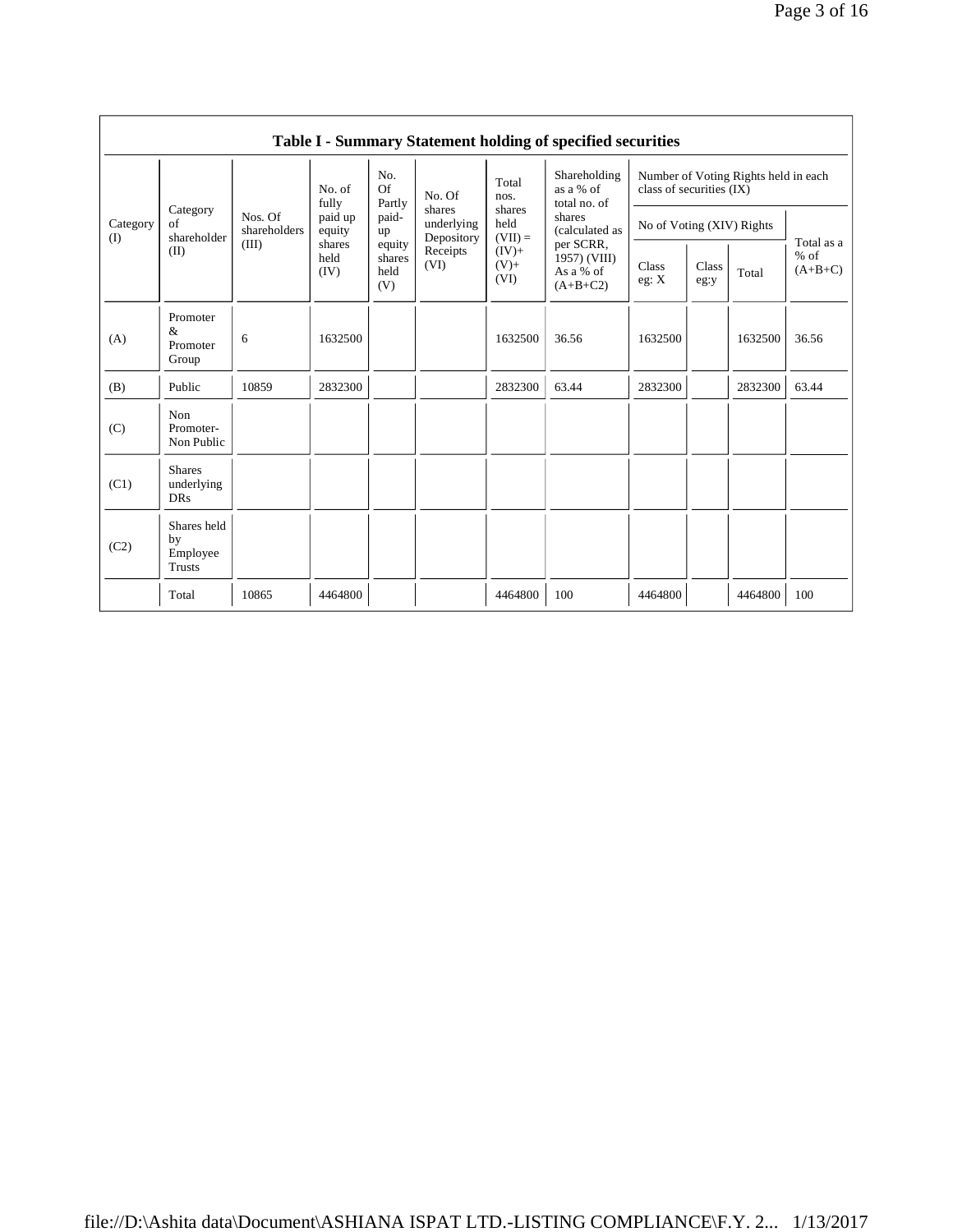|                 |                                                |                                                 |                                                                             |                                                                                                                           | Table I - Summary Statement holding of specified securities                                    |                                        |                                                         |                                                                               |                                                         |                                       |
|-----------------|------------------------------------------------|-------------------------------------------------|-----------------------------------------------------------------------------|---------------------------------------------------------------------------------------------------------------------------|------------------------------------------------------------------------------------------------|----------------------------------------|---------------------------------------------------------|-------------------------------------------------------------------------------|---------------------------------------------------------|---------------------------------------|
| Category<br>(I) | Category<br>of<br>shareholder<br>(II)          | No. Of<br><b>Shares</b><br>Underlying           | No. of<br><b>Shares</b><br>Underlying<br>Outstanding<br>Warrants<br>$(X_i)$ | No. Of<br><b>Shares</b><br>Underlying<br>Outstanding<br>convertible<br>securities<br>and No. Of<br>Warrants<br>$(Xi)$ (a) | Shareholding,<br>as a %<br>assuming full<br>conversion of<br>convertible<br>securities (as a   | Number of<br>Locked in<br>shares (XII) |                                                         | Number of<br><b>Shares</b><br>pledged or<br>otherwise<br>encumbered<br>(XIII) |                                                         | Number of<br>equity shares<br>held in |
|                 |                                                | Outstanding<br>convertible<br>securities<br>(X) |                                                                             |                                                                                                                           | percentage of<br>diluted share<br>capital) $(XI)=$<br>$(VII)+(X)$ As a<br>$%$ of<br>$(A+B+C2)$ | No.<br>(a)                             | As a<br>$%$ of<br>total<br><b>Shares</b><br>held<br>(b) | No.<br>(a)                                                                    | As a<br>$%$ of<br>total<br><b>Shares</b><br>held<br>(b) | dematerialized<br>form (XIV)          |
| (A)             | Promoter<br>&<br>Promoter<br>Group             |                                                 |                                                                             |                                                                                                                           | 36.56                                                                                          |                                        |                                                         |                                                                               |                                                         | 1442700                               |
| (B)             | Public                                         |                                                 |                                                                             |                                                                                                                           | 63.44                                                                                          |                                        |                                                         |                                                                               |                                                         | 1501465                               |
| (C)             | Non<br>Promoter-<br>Non Public                 |                                                 |                                                                             |                                                                                                                           |                                                                                                |                                        |                                                         |                                                                               |                                                         |                                       |
| (C1)            | <b>Shares</b><br>underlying<br><b>DRs</b>      |                                                 |                                                                             |                                                                                                                           |                                                                                                |                                        |                                                         |                                                                               |                                                         |                                       |
| (C2)            | Shares held<br>by<br>Employee<br><b>Trusts</b> |                                                 |                                                                             |                                                                                                                           |                                                                                                |                                        |                                                         |                                                                               |                                                         |                                       |
|                 | Total                                          |                                                 |                                                                             |                                                                                                                           | 100                                                                                            |                                        |                                                         |                                                                               |                                                         | 2944165                               |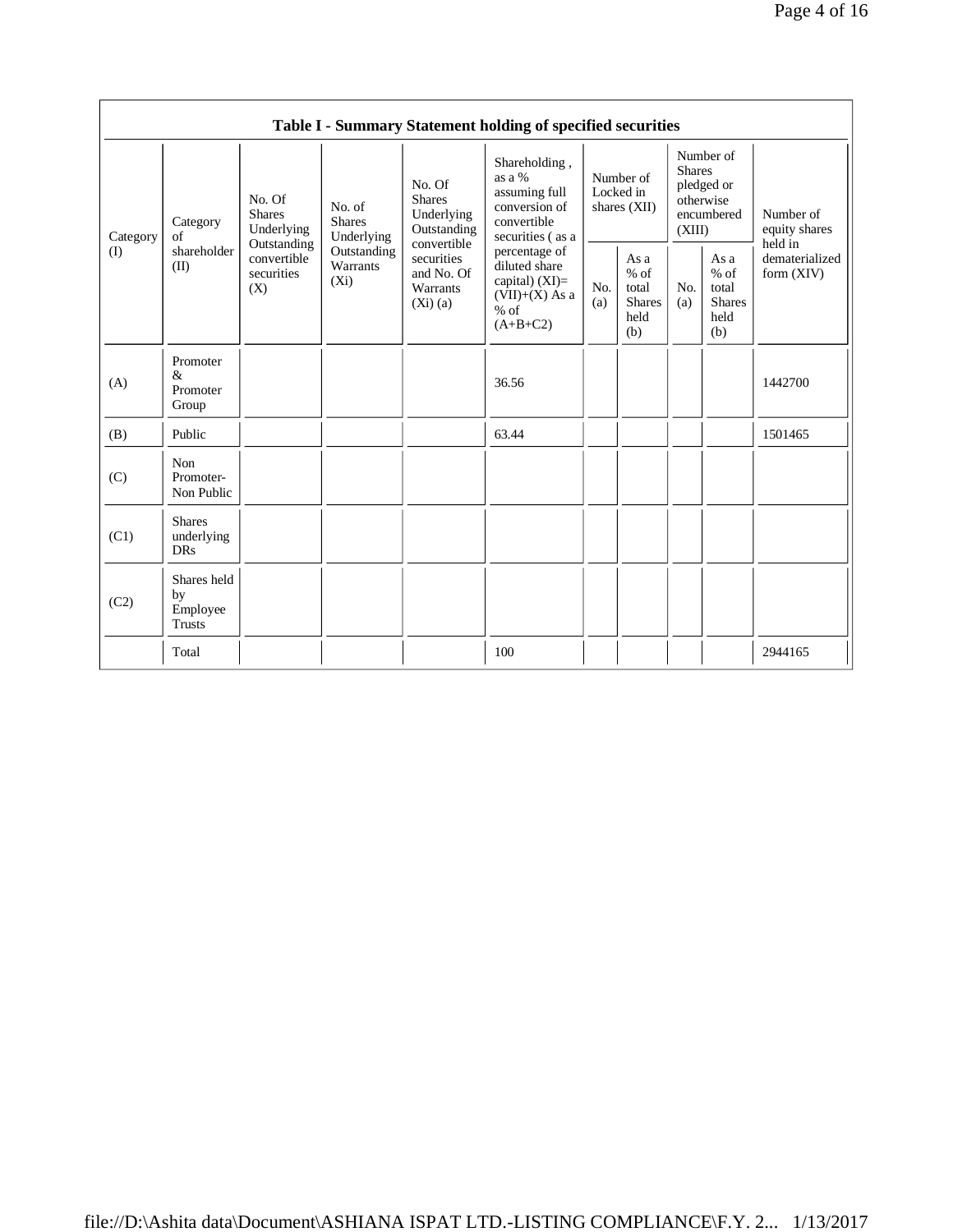|                                                                                         |                                                                                      |                                                                                                                                                                                                                     |                                         |                                           |                                                                  |                             |                                 |                       |                           | Page 5 of 16 |       |                 |  |
|-----------------------------------------------------------------------------------------|--------------------------------------------------------------------------------------|---------------------------------------------------------------------------------------------------------------------------------------------------------------------------------------------------------------------|-----------------------------------------|-------------------------------------------|------------------------------------------------------------------|-----------------------------|---------------------------------|-----------------------|---------------------------|--------------|-------|-----------------|--|
|                                                                                         | Table II - Statement showing shareholding pattern of the Promoter and Promoter Group |                                                                                                                                                                                                                     |                                         |                                           |                                                                  |                             |                                 |                       |                           |              |       |                 |  |
|                                                                                         | No.<br>Of<br>No. of<br>Partly<br>fully                                               | No. Of                                                                                                                                                                                                              | Total<br>nos.                           | Shareholding<br>as a % of<br>total no. of | Number of Voting Rights held in<br>each class of securities (IX) |                             |                                 |                       |                           |              |       |                 |  |
| Sr.                                                                                     | Category &<br>Name of the                                                            | Nos. Of<br>shareholders                                                                                                                                                                                             | paid up<br>equity                       | paid-<br>up                               | shares<br>underlying<br>Depository                               | held<br>$(VII) =$<br>as per | shares                          | shares<br>(calculated | No of Voting (XIV) Rights |              |       | Total<br>as a % |  |
|                                                                                         | Shareholders (I)                                                                     | (III)<br>equity<br>SCRR,<br>shares<br>Receipts<br>$(IV) +$<br>shares<br>(VI)<br>held (IV)<br>$(V)$ +<br>held<br>(VI)<br>(V)<br>Table II - Statement showing shareholding pattern of the Promoter and Promoter Group | 1957) (VIII)<br>As a % of<br>$(A+B+C2)$ | Class eg:<br>X                            | Class<br>eg:y                                                    | Total                       | of<br>Total<br>Voting<br>rights |                       |                           |              |       |                 |  |
| A                                                                                       |                                                                                      |                                                                                                                                                                                                                     |                                         |                                           |                                                                  |                             |                                 |                       |                           |              |       |                 |  |
| (1)                                                                                     | Indian                                                                               |                                                                                                                                                                                                                     |                                         |                                           |                                                                  |                             |                                 |                       |                           |              |       |                 |  |
| (a)                                                                                     | Individuals/Hindu<br>undivided Family                                                | 5                                                                                                                                                                                                                   | 1492500                                 |                                           |                                                                  | 1492500                     | 33.43                           | 1492500               |                           | 1492500      | 33.43 |                 |  |
| (d)                                                                                     | Any Other<br>(specify)                                                               | 1                                                                                                                                                                                                                   | 140000                                  |                                           |                                                                  | 140000                      | 3.14                            | 140000                |                           | 140000       | 3.14  |                 |  |
| Sub-Total<br>(A)(1)                                                                     |                                                                                      | 6                                                                                                                                                                                                                   | 1632500                                 |                                           |                                                                  | 1632500                     | 36.56                           | 1632500               |                           | 1632500      | 36.56 |                 |  |
| (2)                                                                                     | Foreign                                                                              |                                                                                                                                                                                                                     |                                         |                                           |                                                                  |                             |                                 |                       |                           |              |       |                 |  |
| Total<br>Shareholding<br>of Promoter<br>and<br>Promoter<br>Group $(A)=$<br>$(A)(1)+(A)$ |                                                                                      | 6                                                                                                                                                                                                                   | 1632500                                 |                                           |                                                                  | 1632500                     | 36.56                           | 1632500               |                           | 1632500      | 36.56 |                 |  |

| wuu rouu<br>(A)(1)                                                                             |                                                                                                                     | 6            | 1632500      |              |              | 1632500      | 36.56        | 1632500                      |              | 1632500      | 36.56 |
|------------------------------------------------------------------------------------------------|---------------------------------------------------------------------------------------------------------------------|--------------|--------------|--------------|--------------|--------------|--------------|------------------------------|--------------|--------------|-------|
| (2)                                                                                            | Foreign                                                                                                             |              |              |              |              |              |              |                              |              |              |       |
| Total<br>Shareholding<br>of Promoter<br>and<br>Promoter<br>Group $(A)=$<br>$(A)(1)+(A)$<br>(2) |                                                                                                                     | 6            | 1632500      |              |              | 1632500      | 36.56        | 1632500                      |              | 1632500      | 36.56 |
| B                                                                                              | Table III - Statement showing shareholding pattern of the Public shareholder                                        |              |              |              |              |              |              |                              |              |              |       |
| (1)                                                                                            | Institutions                                                                                                        |              |              |              |              |              |              |                              |              |              |       |
| (3)                                                                                            | Non-institutions                                                                                                    |              |              |              |              |              |              |                              |              |              |       |
| (a(i))                                                                                         | Individuals -<br>i.Individual<br>shareholders<br>holding nominal<br>share capital up<br>to Rs. 2 lakhs.             | 10756        | 1996530      |              |              | 1996530      | 44.72        | 1996530                      |              | 1996530      | 44.72 |
| (a(ii))                                                                                        | Individuals - ii.<br>Individual<br>shareholders<br>holding nominal<br>share capital in<br>excess of Rs. 2<br>lakhs. | 6            | 189542       |              |              | 189542       | 4.25         | 189542                       |              | 189542       | 4.25  |
| (e)                                                                                            | Any Other<br>(specify)                                                                                              | 97           | 646228       |              |              | 646228       | 14.47        | 646228                       |              | 646228       | 14.47 |
| Sub-Total<br>(B)(3)                                                                            |                                                                                                                     | 10859        | 2832300      |              |              | 2832300      | 63.44        | 2832300                      |              | 2832300      | 63.44 |
| <b>Total Public</b><br>Shareholding<br>$(B)=(B)(1)+$<br>$(B)(2)+(B)$<br>(3)                    |                                                                                                                     | 10859        | 2832300      |              |              | 2832300      | 63.44        | 2832300                      |              | 2832300      | 63.44 |
| ${\bf C}$                                                                                      | Table IV - Statement showing shareholding pattern of the Non Promoter- Non Public shareholder                       |              |              |              |              |              |              |                              |              |              |       |
| $\mathbf{I}$                                                                                   |                                                                                                                     | $\mathbf{I}$ | $\mathbf{I}$ | $\mathbf{L}$ | $\mathbf{I}$ | $\mathbf{L}$ | $\mathbf{I}$ | $\mathbf{I}$<br>$\mathbf{I}$ | $\mathbf{I}$ | $\mathbf{I}$ |       |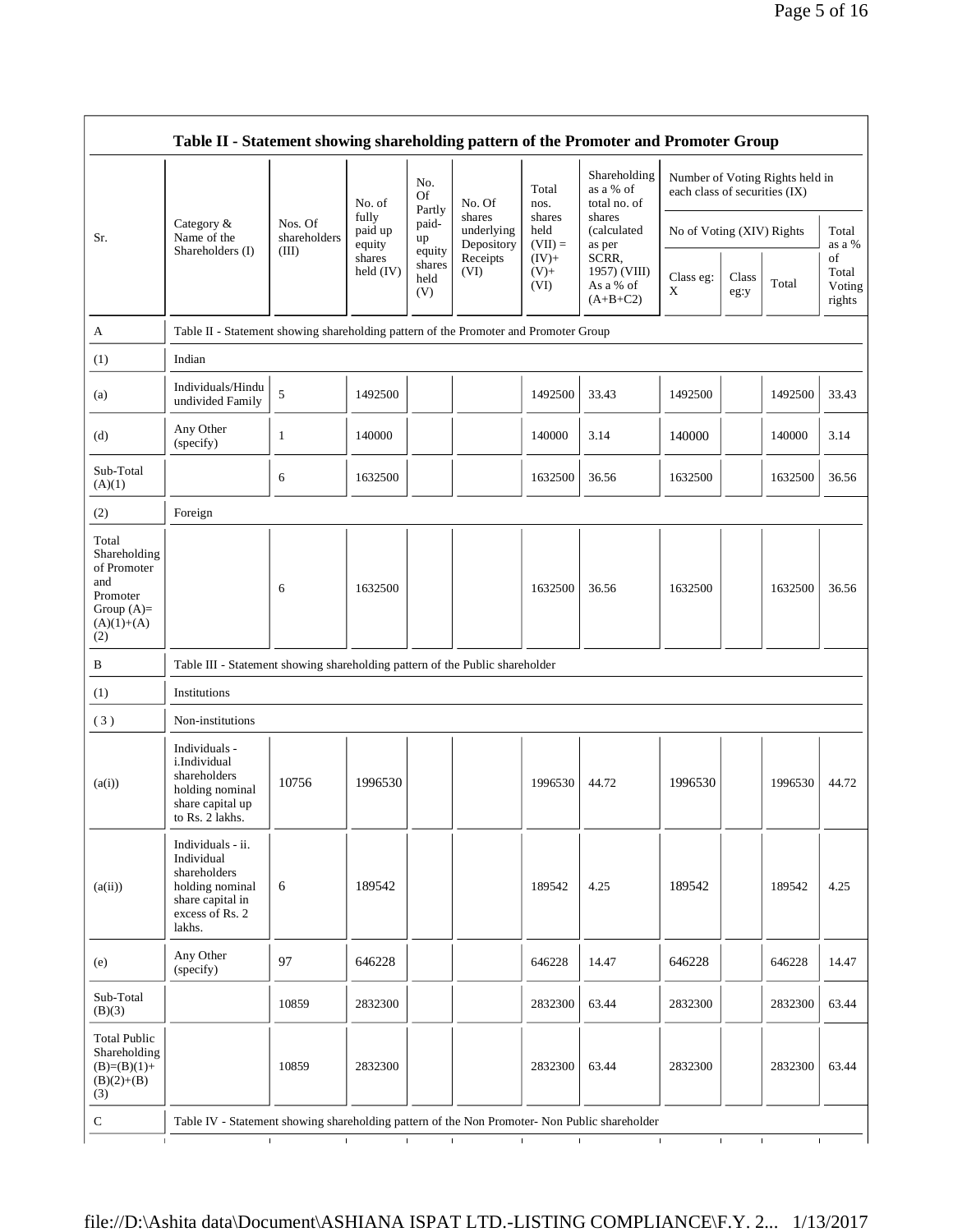| Total<br>$A+B+C2$ ) | 10865 | 4464800 | 4464800 | 100 | 4464800 | 4464800 | 100 |
|---------------------|-------|---------|---------|-----|---------|---------|-----|
| Total<br>$(A+B+C)$  | 10865 | 4464800 | 4464800 | 100 | 4464800 | 4464800 | 100 |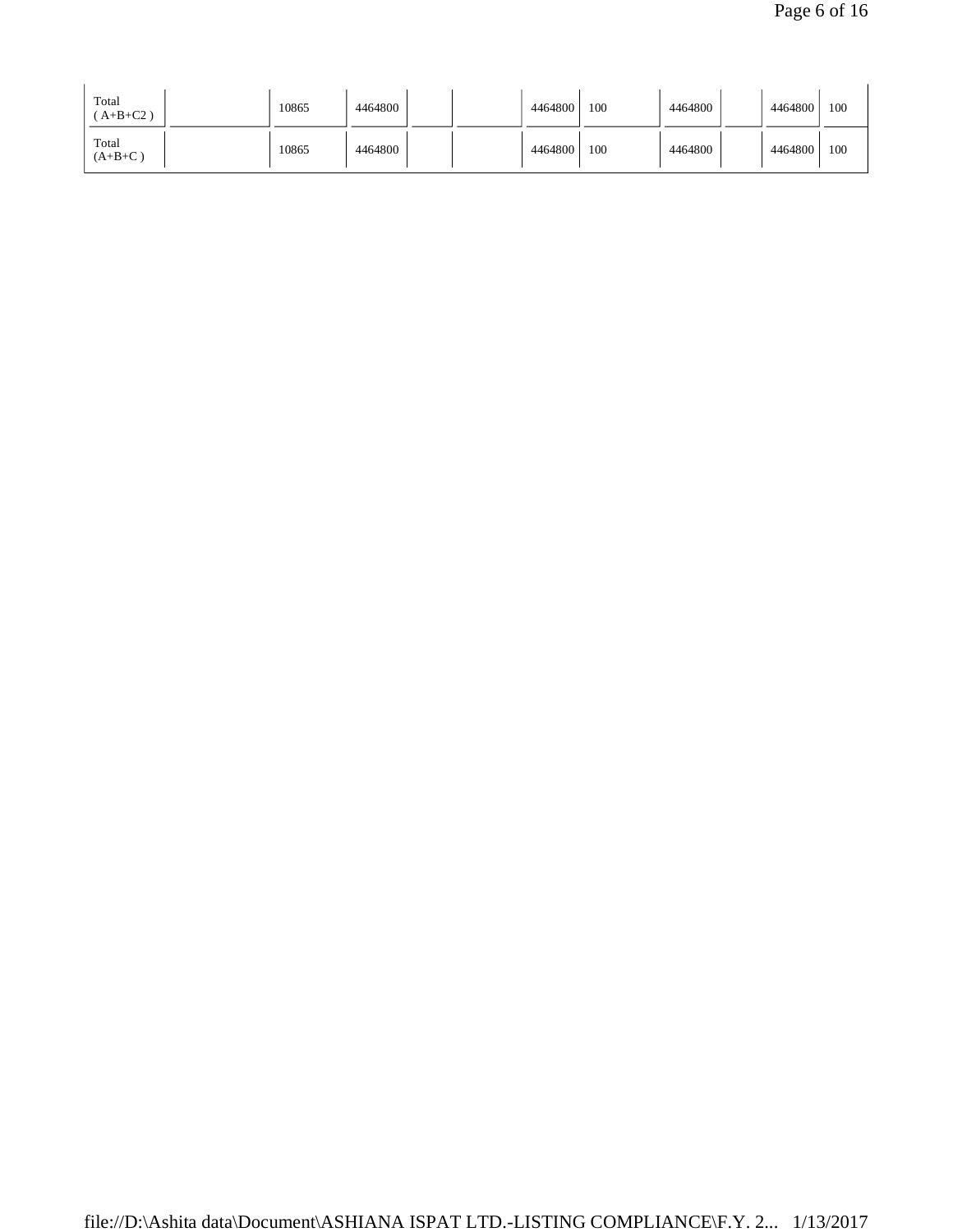| Table II - Statement showing shareholding pattern of the Promoter and Promoter Group     |                                                      |                                                      |                                                           |                                                                                               |            |                                                    |                                                                               |                                                    |                                       |
|------------------------------------------------------------------------------------------|------------------------------------------------------|------------------------------------------------------|-----------------------------------------------------------|-----------------------------------------------------------------------------------------------|------------|----------------------------------------------------|-------------------------------------------------------------------------------|----------------------------------------------------|---------------------------------------|
| Sr.                                                                                      | No. Of<br><b>Shares</b><br>Underlying<br>Outstanding | No. of<br><b>Shares</b><br>Underlying<br>Outstanding | No. Of Shares<br>Underlying<br>Outstanding<br>convertible | Shareholding, as<br>a % assuming full<br>conversion of<br>convertible<br>securities (as a     |            | Number of<br>Locked in<br>shares $(XII)$           | Number of<br><b>Shares</b><br>pledged or<br>otherwise<br>encumbered<br>(XIII) |                                                    | Number of<br>equity shares<br>held in |
|                                                                                          | convertible<br>securities $(X)$                      | Warrants<br>$(X_i)$                                  | securities and<br>No. Of<br>Warrants (Xi)<br>(a)          | percentage of<br>diluted share<br>capital) $(XI)=$<br>$(VII)+(X)$ As a %<br>of $(A+B+C2)$     | No.<br>(a) | As a %<br>of total<br><b>Shares</b><br>held<br>(b) | No.<br>(a)                                                                    | As a %<br>of total<br><b>Shares</b><br>held<br>(b) | dematerialized<br>form (XIV)          |
| A                                                                                        |                                                      |                                                      |                                                           | Table II - Statement showing shareholding pattern of the Promoter and Promoter Group          |            |                                                    |                                                                               |                                                    |                                       |
| (1)                                                                                      | Indian                                               |                                                      |                                                           |                                                                                               |            |                                                    |                                                                               |                                                    |                                       |
| (a)                                                                                      |                                                      |                                                      |                                                           | 33.43                                                                                         |            |                                                    |                                                                               |                                                    | 1302700                               |
| (d)                                                                                      |                                                      |                                                      |                                                           | 3.14                                                                                          |            |                                                    |                                                                               |                                                    | 140000                                |
| Sub-Total (A)<br>(1)                                                                     |                                                      |                                                      |                                                           | 36.56                                                                                         |            |                                                    |                                                                               |                                                    | 1442700                               |
| (2)                                                                                      | Foreign                                              |                                                      |                                                           |                                                                                               |            |                                                    |                                                                               |                                                    |                                       |
| Total<br>Shareholding<br>of Promoter<br>and Promoter<br>Group $(A)$ =<br>$(A)(1)+(A)(2)$ |                                                      |                                                      |                                                           | 36.56                                                                                         |            |                                                    |                                                                               |                                                    | 1442700                               |
| B                                                                                        |                                                      |                                                      |                                                           | Table III - Statement showing shareholding pattern of the Public shareholder                  |            |                                                    |                                                                               |                                                    |                                       |
| (1)                                                                                      | Institutions                                         |                                                      |                                                           |                                                                                               |            |                                                    |                                                                               |                                                    |                                       |
| (3)                                                                                      | Non-institutions                                     |                                                      |                                                           |                                                                                               |            |                                                    |                                                                               |                                                    |                                       |
| (a(i))                                                                                   |                                                      |                                                      |                                                           | 44.72                                                                                         |            |                                                    |                                                                               |                                                    | 746395                                |
| (a(ii))                                                                                  |                                                      |                                                      |                                                           | 4.25                                                                                          |            |                                                    |                                                                               |                                                    | 111642                                |
| (e)                                                                                      |                                                      |                                                      |                                                           | 14.47                                                                                         |            |                                                    |                                                                               |                                                    | 643428                                |
| Sub-Total (B)<br>(3)                                                                     |                                                      |                                                      |                                                           | 63.44                                                                                         |            |                                                    |                                                                               |                                                    | 1501465                               |
| <b>Total Public</b><br>Shareholding<br>$(B)=(B)(1)+$<br>$(B)(2)+(B)(3)$                  |                                                      |                                                      |                                                           | 63.44                                                                                         |            |                                                    |                                                                               |                                                    | 1501465                               |
| ${\bf C}$                                                                                |                                                      |                                                      |                                                           | Table IV - Statement showing shareholding pattern of the Non Promoter- Non Public shareholder |            |                                                    |                                                                               |                                                    |                                       |
| Total<br>$(A+B+C2)$                                                                      |                                                      |                                                      |                                                           | 100                                                                                           |            |                                                    |                                                                               |                                                    | 2944165                               |
| Total<br>$(A+B+C)$                                                                       |                                                      |                                                      |                                                           | 100                                                                                           |            |                                                    |                                                                               |                                                    | 2944165                               |

 $\mathsf{r}$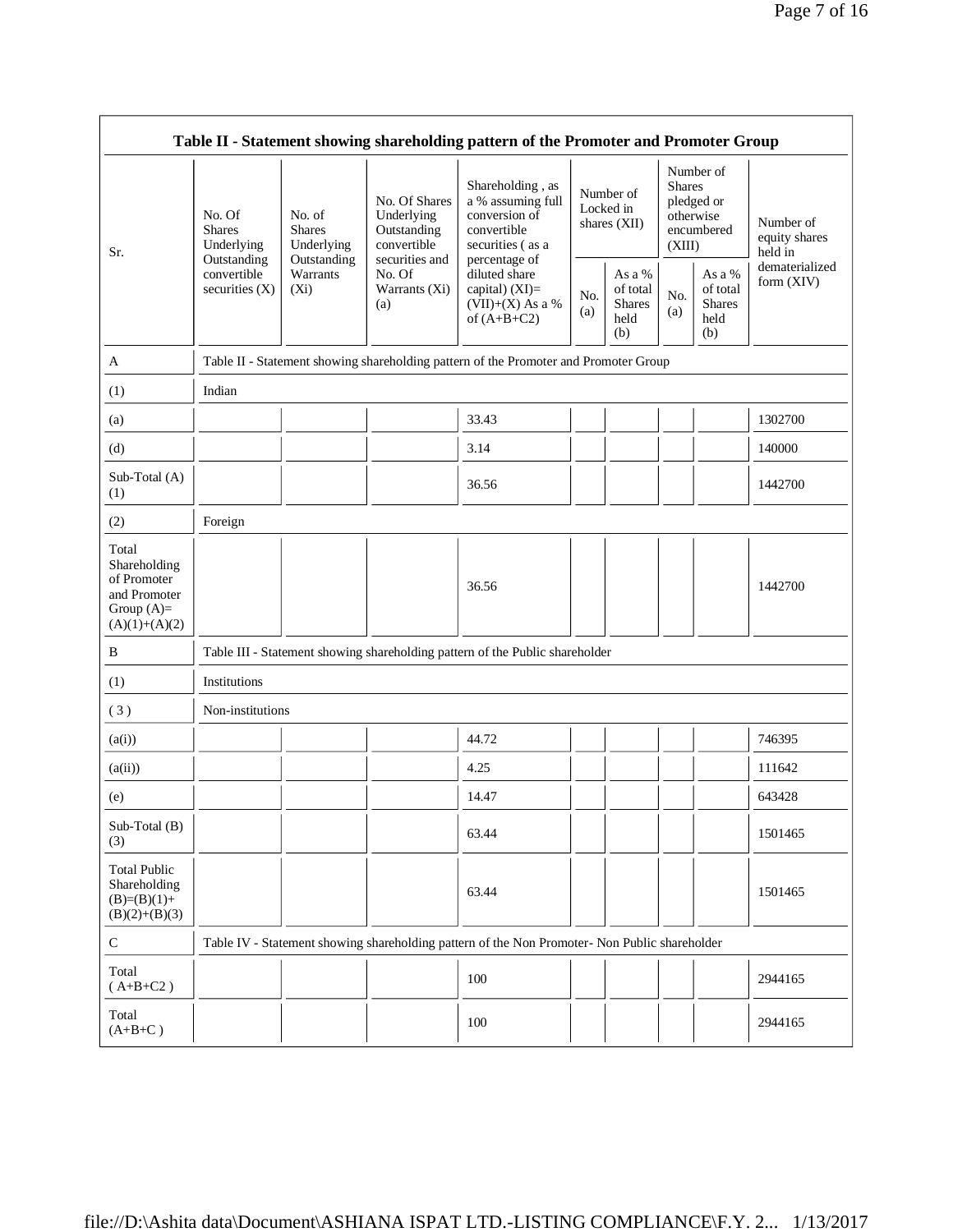|                                                                                                                                                     |                               |                              |                 | Individuals/Hindu undivided Family |                             |                          |  |  |
|-----------------------------------------------------------------------------------------------------------------------------------------------------|-------------------------------|------------------------------|-----------------|------------------------------------|-----------------------------|--------------------------|--|--|
| Searial No.                                                                                                                                         | 1                             | $\sqrt{2}$                   | 3               | $\overline{\mathcal{L}}$           | 5                           |                          |  |  |
| Name of the<br>Shareholders (I)                                                                                                                     | <b>NARESH</b><br><b>CHAND</b> | <b>PUNEET</b><br><b>JAIN</b> | <b>UMA JAIN</b> | NARESHCHAND<br><b>HUF</b>          | <b>SWATI</b><br><b>JAIN</b> | Click here to go<br>back |  |  |
| PAN(II)                                                                                                                                             | AAKPJ4343D                    | AAKPJ4342C                   | AAJPJ9595J      | AAGHN6132E                         | ADLPJ4079J                  | Total                    |  |  |
| No. of fully paid<br>up equity shares<br>held $(IV)$                                                                                                | 482500                        | 445900                       | 309690          | 197410                             | 57000                       | 1492500                  |  |  |
| No. Of Partly paid-<br>up equity shares<br>$\text{held}(V)$                                                                                         |                               |                              |                 |                                    |                             |                          |  |  |
| No. Of shares<br>underlying<br>Depository<br>Receipts (VI)                                                                                          |                               |                              |                 |                                    |                             |                          |  |  |
| Total nos. shares<br>held $(VII) = (IV) +$<br>$(V)+(VI)$                                                                                            | 482500                        | 445900                       | 309690          | 197410                             | 57000                       | 1492500                  |  |  |
| Shareholding as a<br>% of total no. of<br>shares (calculated<br>as per SCRR,<br>1957) (VIII) As a<br>% of $(A+B+C2)$                                | 10.81                         | 9.99                         | 6.94            | 4.42                               | 1.28                        | 33.43                    |  |  |
| Number of Voting Rights held in each class of securities (IX)                                                                                       |                               |                              |                 |                                    |                             |                          |  |  |
| Class eg:X                                                                                                                                          | 482500                        | 445900                       | 309690          | 197410                             | 57000                       | 1492500                  |  |  |
| Class eg:y                                                                                                                                          |                               |                              |                 |                                    |                             |                          |  |  |
| Total                                                                                                                                               | 482500                        | 445900                       | 309690          | 197410                             | 57000                       | 1492500                  |  |  |
| Total as a % of<br><b>Total Voting rights</b>                                                                                                       | 10.81                         | 9.99                         | 6.94            | 4.42                               | 1.28                        | 33.43                    |  |  |
| No. Of Shares<br>Underlying<br>Outstanding<br>convertible<br>securities (X)                                                                         |                               |                              |                 |                                    |                             |                          |  |  |
| No. of Shares<br>Underlying<br>Outstanding<br>Warrants (Xi)                                                                                         |                               |                              |                 |                                    |                             |                          |  |  |
| No. Of Shares<br>Underlying<br>Outstanding<br>convertible<br>securities and No.<br>Of Warrants (Xi)<br>(a)                                          |                               |                              |                 |                                    |                             |                          |  |  |
| Shareholding, as a<br>% assuming full<br>conversion of<br>convertible<br>securities (as a<br>percentage of<br>diluted share<br>capital) (XI)= (VII) | 10.81                         | 9.99                         | 6.94            | 4.42                               | 1.28                        | 33.43                    |  |  |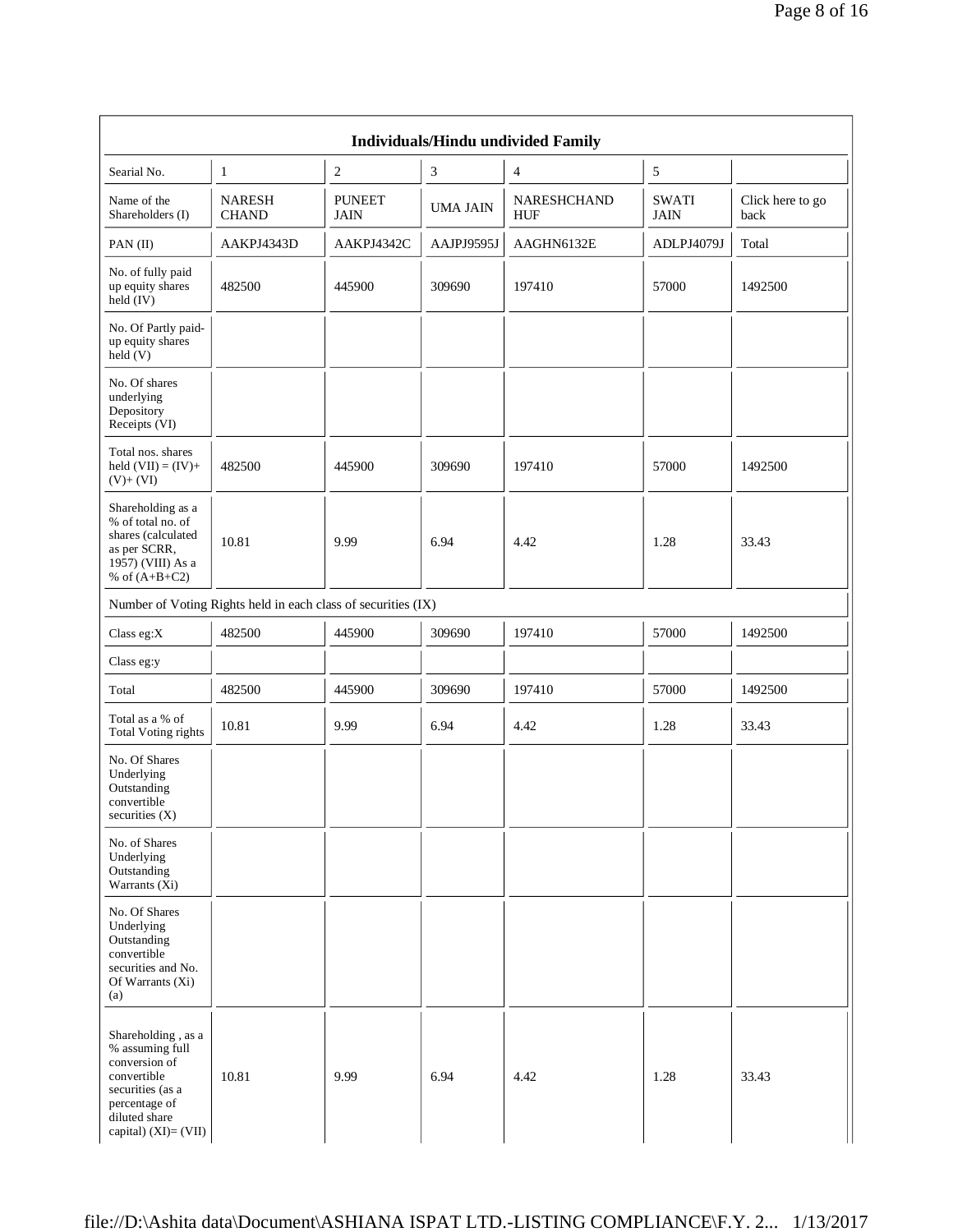| $+(Xi)(a)$ As a % of<br>$(A+B+C2)$                                   |                                                         |        |        |        |       |         |  |  |  |
|----------------------------------------------------------------------|---------------------------------------------------------|--------|--------|--------|-------|---------|--|--|--|
| Number of Locked in shares (XII)                                     |                                                         |        |        |        |       |         |  |  |  |
| No. $(a)$                                                            |                                                         |        |        |        |       |         |  |  |  |
| As a % of total<br>Shares held (b)                                   |                                                         |        |        |        |       |         |  |  |  |
|                                                                      | Number of Shares pledged or otherwise encumbered (XIII) |        |        |        |       |         |  |  |  |
| No. (a)                                                              |                                                         |        |        |        |       |         |  |  |  |
| As a % of total<br>Shares held (b)                                   |                                                         |        |        |        |       |         |  |  |  |
| Number of equity<br>shares held in<br>dematerialized<br>form $(XIV)$ | 308700                                                  | 445900 | 309690 | 197410 | 41000 | 1302700 |  |  |  |
| Reason for not providing PAN                                         |                                                         |        |        |        |       |         |  |  |  |
| Reason for not<br>providing PAN                                      |                                                         |        |        |        |       |         |  |  |  |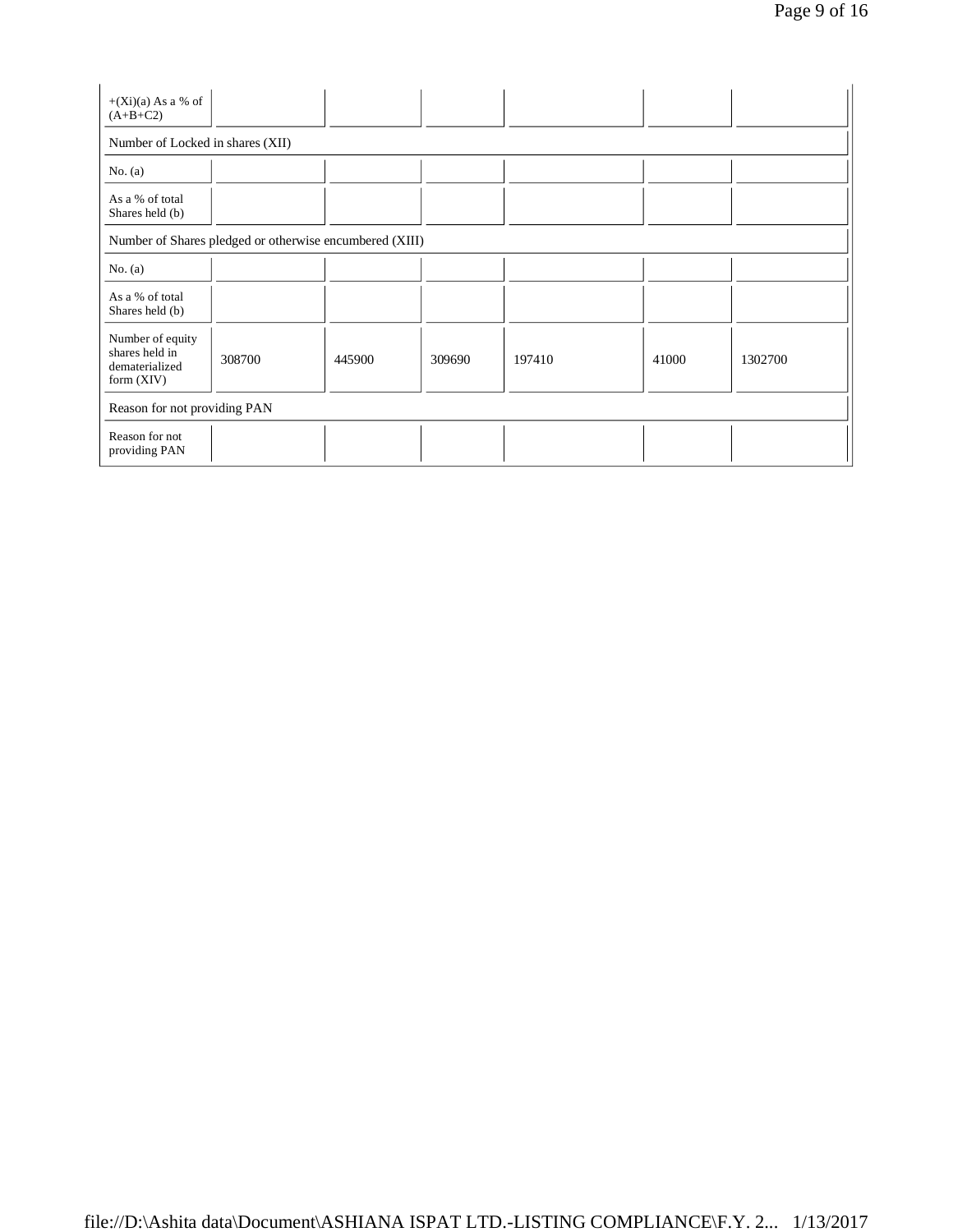|                                                                                                                      | Any Other (specify)                                           |                       |
|----------------------------------------------------------------------------------------------------------------------|---------------------------------------------------------------|-----------------------|
| Searial No.                                                                                                          | $\mathbf{1}$                                                  |                       |
| Category                                                                                                             | <b>Bodies Corporate</b>                                       | Click here to go back |
| Name of the<br>Shareholders (I)                                                                                      | ASHIANA FINCAP PRIVATE LIMITED                                |                       |
| PAN $(II)$                                                                                                           | AAFCA0326F                                                    | Total                 |
| No. of the<br>Shareholders (I)                                                                                       | $\mathbf{1}$                                                  | $\mathbf{1}$          |
| No. of fully paid<br>up equity shares<br>held (IV)                                                                   | 140000                                                        | 140000                |
| No. Of Partly paid-<br>up equity shares<br>held(V)                                                                   |                                                               |                       |
| No. Of shares<br>underlying<br>Depository<br>Receipts (VI)                                                           |                                                               |                       |
| Total nos. shares<br>held $(VII) = (IV) +$<br>$(V)+(VI)$                                                             | 140000                                                        | 140000                |
| Shareholding as a<br>% of total no. of<br>shares (calculated<br>as per SCRR,<br>1957) (VIII) As a<br>% of $(A+B+C2)$ | 3.14                                                          | 3.14                  |
|                                                                                                                      | Number of Voting Rights held in each class of securities (IX) |                       |
| Class eg: X                                                                                                          | 140000                                                        | 140000                |
| Class eg:y                                                                                                           |                                                               |                       |
| Total                                                                                                                | 140000                                                        | 140000                |
| Total as a % of<br>Total Voting rights                                                                               | 3.14                                                          | 3.14                  |
| No. Of Shares<br>Underlying<br>Outstanding<br>convertible<br>securities (X)                                          |                                                               |                       |
| No. of Shares<br>Underlying<br>Outstanding<br>Warrants (Xi)                                                          |                                                               |                       |
| No. Of Shares<br>Underlying<br>Outstanding<br>convertible<br>securities and No.<br>Of Warrants (Xi)<br>(a)           |                                                               |                       |
| Shareholding, as a<br>% assuming full<br>conversion of                                                               |                                                               |                       |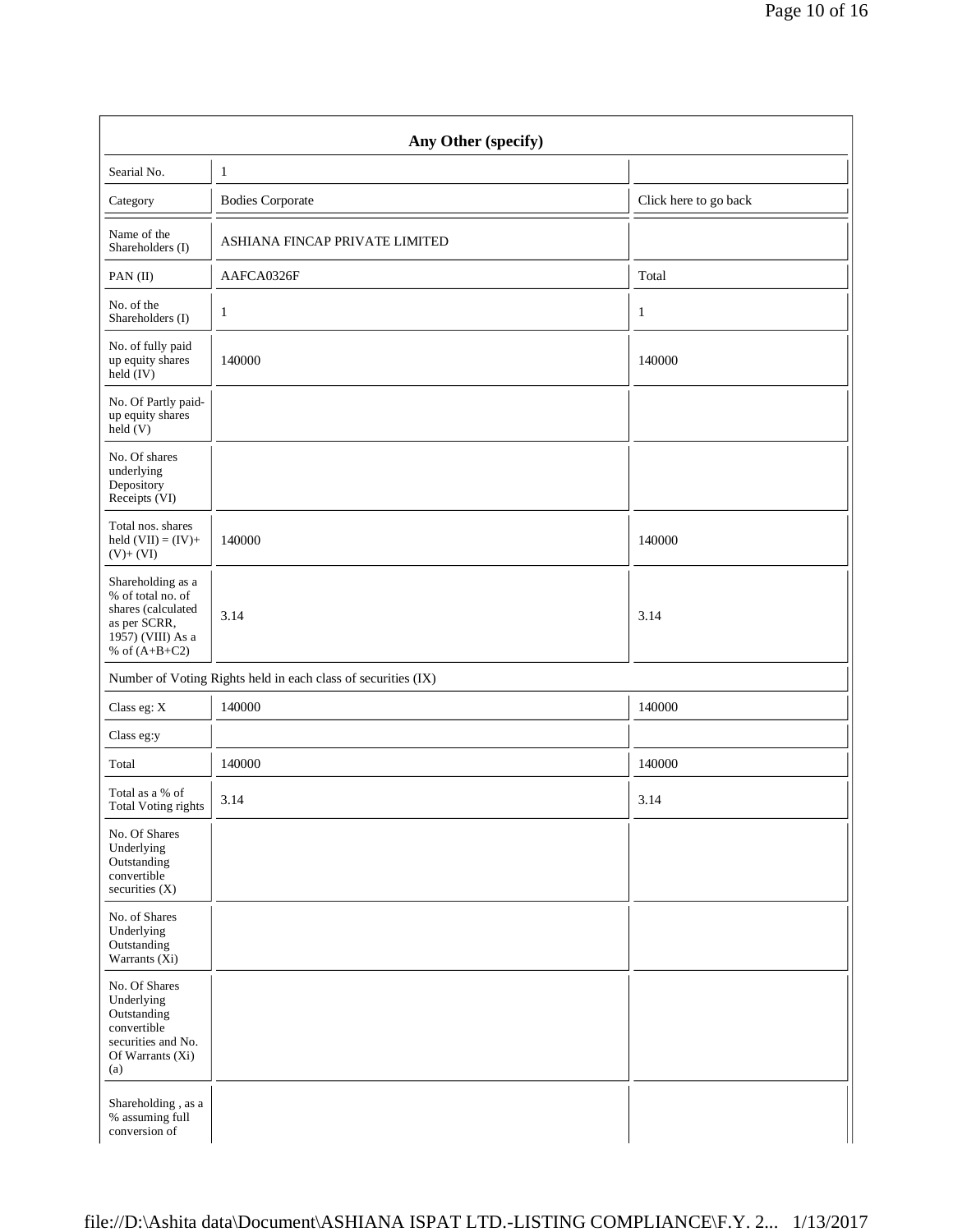| convertible<br>securities (as a<br>percentage of<br>diluted share<br>capital) $(XI) = (VII)$<br>$+(X)$ As a % of<br>$(A+B+C2)$ | 3.14                                                    | 3.14   |
|--------------------------------------------------------------------------------------------------------------------------------|---------------------------------------------------------|--------|
| Number of Locked in shares (XII)                                                                                               |                                                         |        |
| No. $(a)$                                                                                                                      |                                                         |        |
| As a % of total<br>Shares held (b)                                                                                             |                                                         |        |
|                                                                                                                                | Number of Shares pledged or otherwise encumbered (XIII) |        |
| No. $(a)$                                                                                                                      |                                                         |        |
| As a % of total<br>Shares held (b)                                                                                             |                                                         |        |
| Number of equity<br>shares held in<br>dematerialized<br>form $(XIV)$                                                           | 140000                                                  | 140000 |
| Reason for not<br>providing PAN                                                                                                |                                                         |        |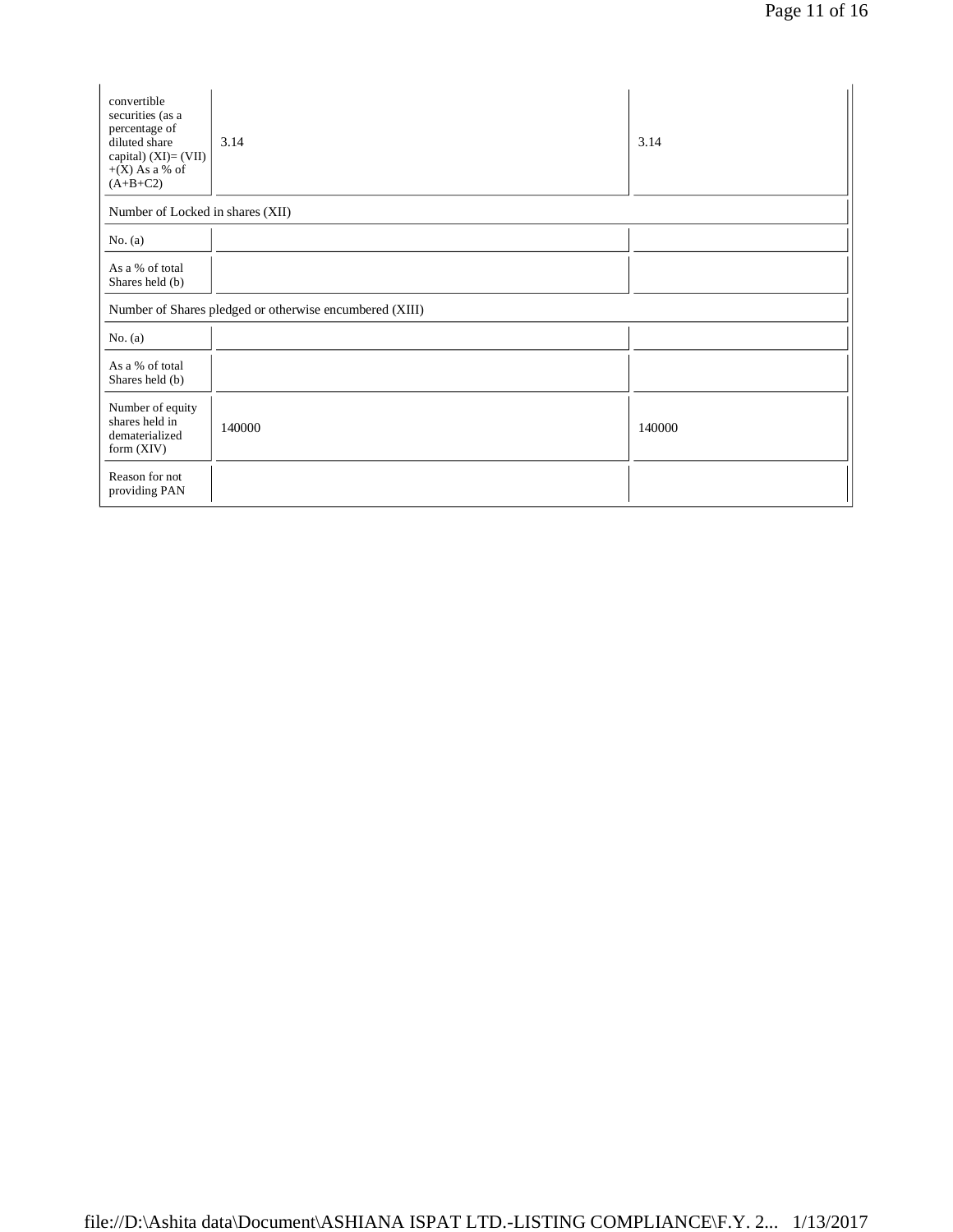| Any Other (specify)                                                                                                  |              |                          |                  |                     |                                              |                                              |                                                 |
|----------------------------------------------------------------------------------------------------------------------|--------------|--------------------------|------------------|---------------------|----------------------------------------------|----------------------------------------------|-------------------------------------------------|
| Searial No.                                                                                                          | $\mathbf{1}$ | $\overline{c}$           | 3                | $\overline{4}$      | 5                                            | 6                                            | 7                                               |
| Category                                                                                                             | HUF          | $NRI -$<br>Non-<br>Repat | $NRI-$<br>Repat  | Clearing<br>Members | <b>Bodies Corporate</b>                      | <b>Bodies Corporate</b>                      | <b>Bodies Corporate</b>                         |
| Category / More<br>than 1 percentage                                                                                 | Category     | Category                 | Category         | Category            | More than 1<br>percentage of<br>shareholding | More than 1<br>percentage of<br>shareholding | More than 1<br>percentage of<br>shareholding    |
| Name of the<br>Shareholders (I)                                                                                      |              |                          |                  |                     | <b>KAMDHENU</b><br>STEELS &<br>ALLOYS LTD.   | <b>SATYAM</b><br>COMEX PVT.<br>LTD.          | <b>SHREE GIRIRAJ</b><br>SECURITIES PVT.<br>LTD. |
| PAN(II)                                                                                                              |              |                          |                  |                     | AACCK2235Q                                   | AAJCS1931J                                   | AAJCS5637F                                      |
| No. of the<br>Shareholders (I)                                                                                       | 48           | 2                        | $\mathbf{1}$     | 6                   | 1                                            | $\mathbf{1}$                                 | $\mathbf{1}$                                    |
| No. of fully paid<br>up equity shares<br>held $(IV)$                                                                 | 22009        | 183                      | 82               | 10337               | 330735                                       | 129112                                       | 117295                                          |
| No. Of Partly paid-<br>up equity shares<br>held (V)                                                                  |              |                          |                  |                     |                                              |                                              |                                                 |
| No. Of shares<br>underlying<br>Depository<br>Receipts (VI)                                                           |              |                          |                  |                     |                                              |                                              |                                                 |
| Total nos. shares<br>held $(VII) = (IV) +$<br>$(V)+(VI)$                                                             | 22009        | 183                      | 82               | 10337               | 330735                                       | 129112                                       | 117295                                          |
| Shareholding as a<br>% of total no. of<br>shares (calculated<br>as per SCRR,<br>1957) (VIII) As a<br>% of $(A+B+C2)$ | 0.49         | $\boldsymbol{0}$         | $\boldsymbol{0}$ | 0.23                | 7.41                                         | 2.89                                         | 2.63                                            |
| Number of Voting Rights held in each class of securities (IX)                                                        |              |                          |                  |                     |                                              |                                              |                                                 |
| Class eg: $\mathbf X$                                                                                                | 22009        | 183                      | 82               | 10337               | 330735                                       | 129112                                       | 117295                                          |
| Class eg:y                                                                                                           |              |                          |                  |                     |                                              |                                              |                                                 |
| Total                                                                                                                | 22009        | 183                      | $82\,$           | 10337               | 330735                                       | 129112                                       | 117295                                          |
| Total as a % of<br><b>Total Voting rights</b>                                                                        | 0.49         | $\boldsymbol{0}$         | $\mathbf{0}$     | 0.23                | 7.41                                         | 2.89                                         | 2.63                                            |
| No. Of Shares<br>Underlying<br>Outstanding<br>convertible<br>securities $(X)$                                        |              |                          |                  |                     |                                              |                                              |                                                 |
| No. of Shares<br>Underlying<br>Outstanding<br>Warrants $(X_i)$                                                       |              |                          |                  |                     |                                              |                                              |                                                 |
| No. Of Shares<br>Underlying<br>Outstanding<br>convertible                                                            |              |                          |                  |                     |                                              |                                              |                                                 |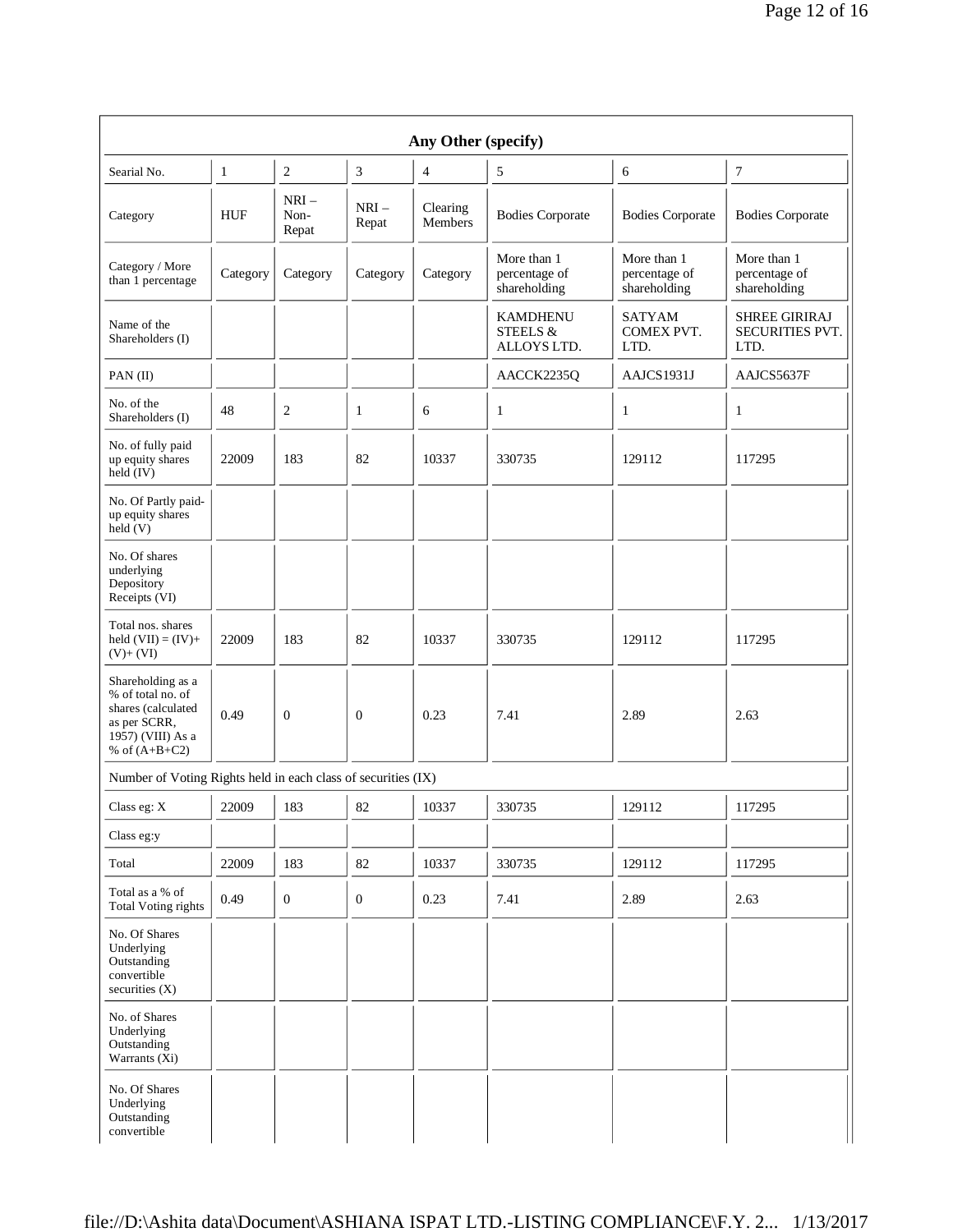| securities and No.<br>Of Warrants $(X_i)$<br>(a)                                                                                                                                        |       |              |                |       |        |        |        |
|-----------------------------------------------------------------------------------------------------------------------------------------------------------------------------------------|-------|--------------|----------------|-------|--------|--------|--------|
| Shareholding , as a<br>% assuming full<br>conversion of<br>convertible<br>securities (as a<br>percentage of<br>diluted share<br>capital) $(XI)=(VII)$<br>$+(X)$ As a % of<br>$(A+B+C2)$ | 0.49  | $\mathbf{0}$ | $\overline{0}$ | 0.23  | 7.41   | 2.89   | 2.63   |
| Number of Locked in shares (XII)                                                                                                                                                        |       |              |                |       |        |        |        |
| No. (a)                                                                                                                                                                                 |       |              |                |       |        |        |        |
| As a % of total<br>Shares held (b)                                                                                                                                                      |       |              |                |       |        |        |        |
| Number of equity<br>shares held in<br>dematerialized<br>form $(XIV)$                                                                                                                    | 22009 | 183          | 82             | 10337 | 273835 | 129112 | 117295 |
| Reason for not providing PAN                                                                                                                                                            |       |              |                |       |        |        |        |
| Reason for not<br>providing PAN                                                                                                                                                         |       |              |                |       |        |        |        |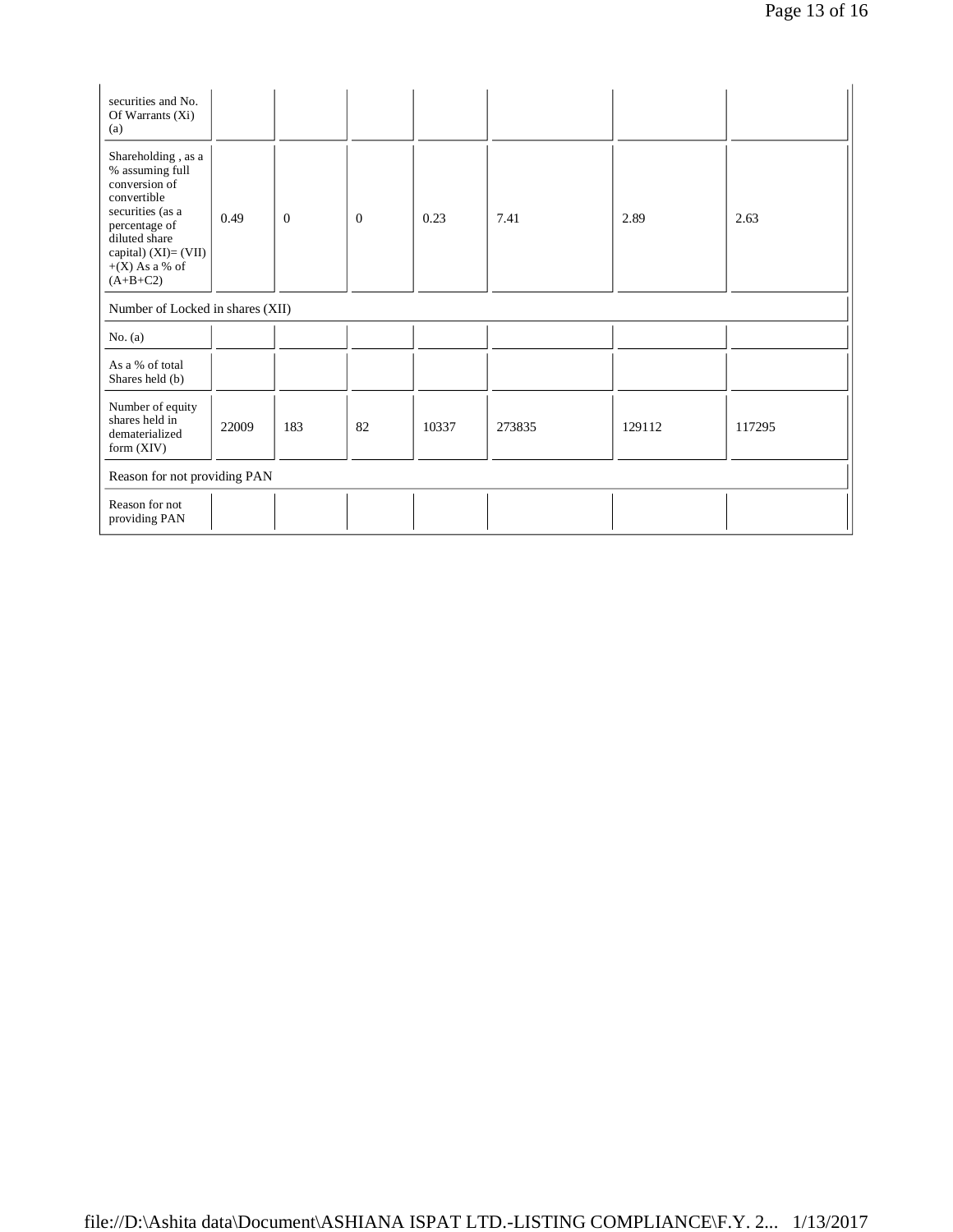|                                                                                                                      | Any Other (specify)   |  |
|----------------------------------------------------------------------------------------------------------------------|-----------------------|--|
| Searial No.                                                                                                          |                       |  |
| Category                                                                                                             |                       |  |
| Category / More<br>than 1 percentage                                                                                 |                       |  |
| Name of the<br>Shareholders (I)                                                                                      | Click here to go back |  |
| PAN (II)                                                                                                             | Total                 |  |
| No. of the<br>Shareholders (I)                                                                                       | 57                    |  |
| No. of fully paid<br>up equity shares<br>$\text{held}(\text{IV})$                                                    | 32611                 |  |
| No. Of Partly paid-<br>up equity shares<br>$\text{held} (V)$                                                         |                       |  |
| No. Of shares<br>underlying<br>Depository<br>Receipts (VI)                                                           |                       |  |
| Total nos. shares<br>held $(VII) = (IV) +$<br>$(V)$ + $(VI)$                                                         | 32611                 |  |
| Shareholding as a<br>% of total no. of<br>shares (calculated<br>as per SCRR,<br>1957) (VIII) As a<br>% of $(A+B+C2)$ | 0.72                  |  |
| Number of Voting Rights held in each class of securities (IX)                                                        |                       |  |
| Class eg: $\mathbf X$                                                                                                | 32611                 |  |
| Class eg:y                                                                                                           |                       |  |
| Total                                                                                                                | 32611                 |  |
| Total as a % of<br>Total Voting rights                                                                               | 0.72                  |  |
| No. Of Shares<br>Underlying<br>Outstanding<br>convertible<br>securities (X)                                          |                       |  |
| No. of Shares<br>Underlying<br>Outstanding<br>Warrants $(X_i)$                                                       |                       |  |
| No. Of Shares<br>Underlying<br>Outstanding<br>convertible<br>securities and No.<br>Of Warrants (Xi)<br>(a)           |                       |  |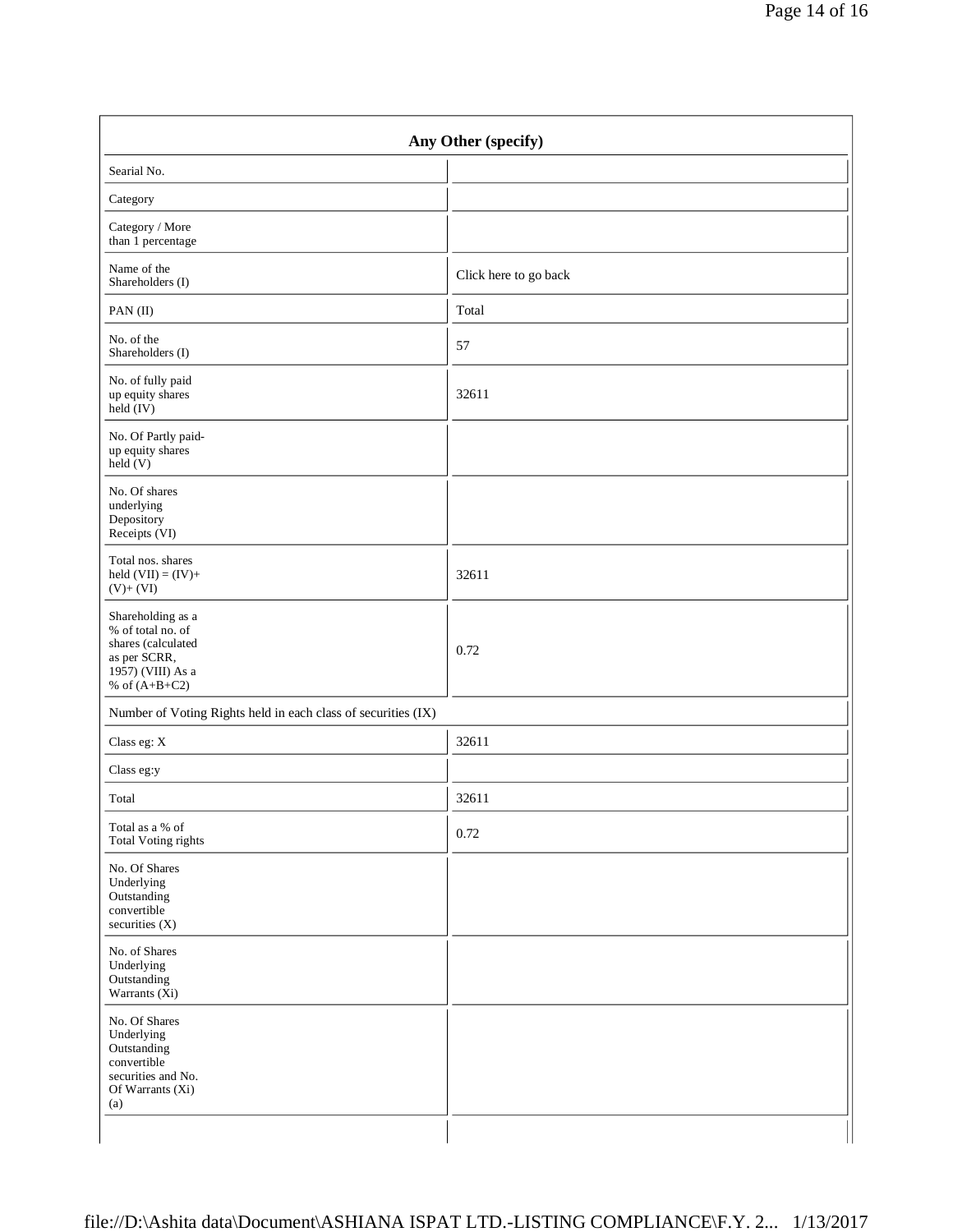| Shareholding, as a<br>% assuming full<br>conversion of<br>convertible<br>securities (as a<br>percentage of<br>diluted share<br>capital) (XI)= (VII)<br>$+(X)$ As a % of<br>$(A+B+C2)$ | 0.72  |  |  |  |
|---------------------------------------------------------------------------------------------------------------------------------------------------------------------------------------|-------|--|--|--|
| Number of Locked in shares (XII)                                                                                                                                                      |       |  |  |  |
| No. (a)                                                                                                                                                                               |       |  |  |  |
| As a % of total<br>Shares held (b)                                                                                                                                                    |       |  |  |  |
| Number of equity<br>shares held in<br>dematerialized<br>form $(XIV)$                                                                                                                  | 32611 |  |  |  |
| Reason for not providing PAN                                                                                                                                                          |       |  |  |  |
| Reason for not<br>providing PAN                                                                                                                                                       |       |  |  |  |